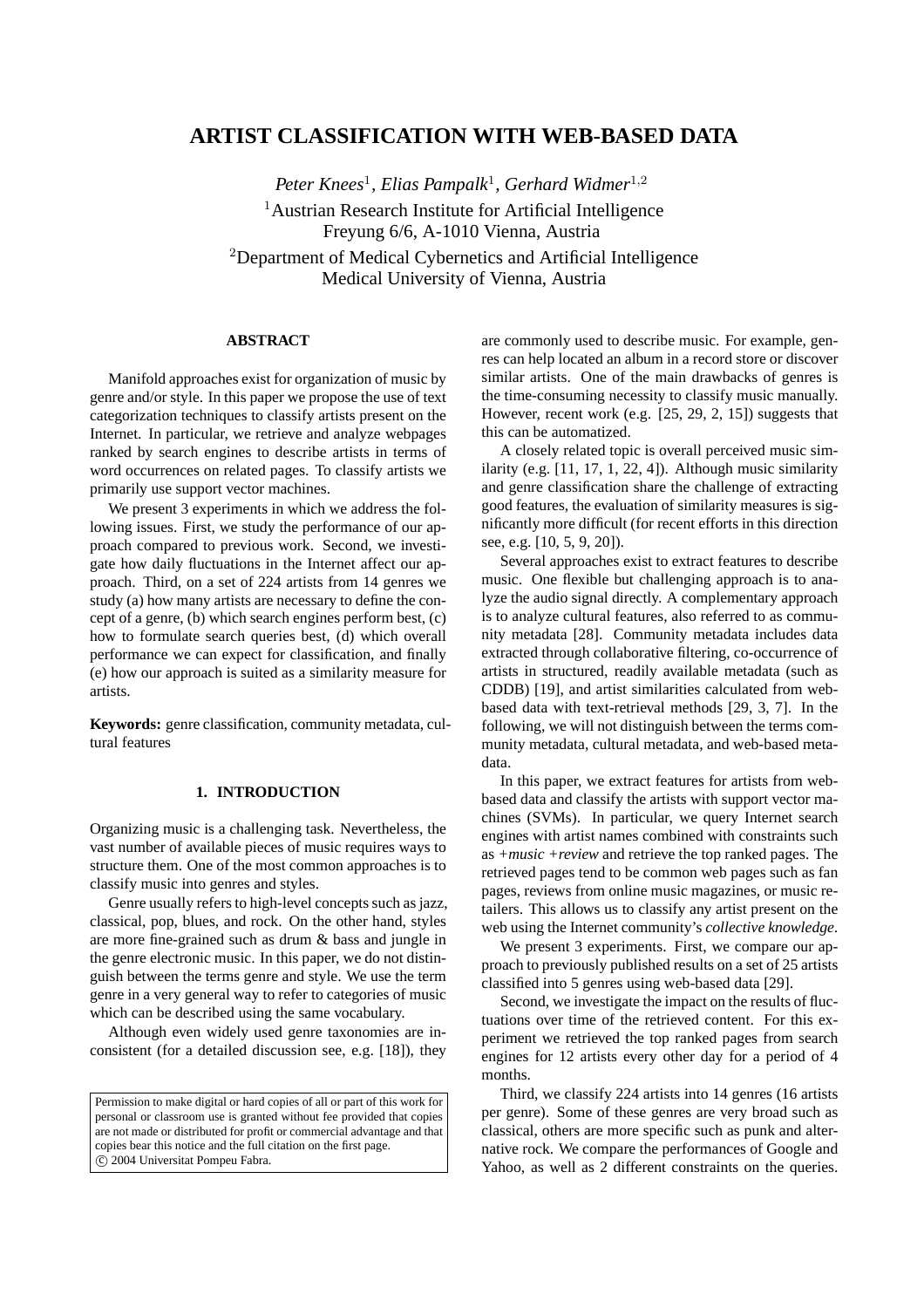One of the main questions is the number of artists necessary to define a genre such that new artists are correctly classified. Finally, we demonstrate the possibility of using the extracted descriptors also for a broader range of applications, such as similarity-based organization and visualization.

The remainder of this paper is organized as follows. In the next section we briefly review related work. In Section 3 we describe the methods we use. In Section 4 we describe our experiments and present the results. In Section 5 we draw conclusions and point out future directions.

## **2. RELATED WORK**

Basically, related work can be classified into two groups, namely, artist similarity from metadata, and genre classification from audio. First, we review metadata-based methods.

In [19] an approach is presented to compute artist and song similarities from co-occurrences on samplers and radio station playlists. From these similarities rough genre structures are derived using clustering techniques. The finding that groups of similar artists (similar to genres) can be discovered in an unsupervised manner by considering only cultural data was further supported by [2].

While the above approaches focus on structured data, [28, 3] also consider information available on common web sites. The main idea is to retrieve top ranked sites from Google queries and apply standard text-processing techniques like n-gram extraction and part-of-speech tagging. Using the obtained word lists, pairwise similarity of a set of artists is computed.

The applicability of this approach to classify artists into 5 genres (heavy metal, contemporary country, hardcore rap, intelligent dance music, R&B) was shown by Whitman and Smaragdis [29] using a weighted k-NN variant. One of the findings was that community metadata works well for certain genres (such as intelligent dance music), but not for others (such as hardcore rap). This is dealt with by combining audio-based features with community metadata.

Since metadata-based and audio signal-based methods are not directly related, we just want to give a brief overview of the classification categories used in systems based on audio signal analysis. In one of the first publications on music classification, Tzanetakis [26] used 6 genres (classic, country, disco, hip hop, jazz, and rock), where classic was further divided into choral, orchestral, piano, and string quartet. In [25] this taxonomy was extended with blues, reggae, pop, and metal. Furthermore, jazz was subdivided into 6 subcategories (bigband, cool, fusion, piano, quartet, and swing). In the experiments, the subcategories were evaluated individually. For the 10 general categories a classification accuracy of 61% was obtained. In [6] a hierarchically structured taxonomy with 13 different musical genres is proposed.

Other work usually deals with smaller sets of genres. In [30] and [24] 4 categories (pop, country, jazz, and classic) are used with a classification accuracy of 93%, respectively 89%. In [15] 7 genres (jazz, folk, electronic, R&B, rock, reggae, and vocal) are used and the overall accuracy is 74%. In the present paper, we will demonstrate how we achieve up to 87% for 14 genres.

#### **3. METHOD**

For each artist we search the web either with Google or Yahoo. The query string consists of the artist's name as an exact phrase extended by the keywords *+music +review* (+MR) as suggested in [28] or *+music +genre +style* (+MGS). Without these constraints searching for groups such as *Sublime* would result in many unrelated pages.

We retrieve the 50 top-ranked webpages for each query and remove all HTML markup tags, taking only the plain text content into account. We use common English stop word lists to remove frequent terms (e.g. a, and, or, the).

For each artist  $a$  and each term  $t$  appearing in the retrieved pages, we count the number of occurrences  $tf_{ta}$ (term frequency) of term  $t$  in documents relating to  $a$ . Furthermore, we count  $df_t$  the number of pages the term occurred in (document frequency). These are combined using the term frequency  $\times$  inverse document frequency  $(tf \times idf)$  function (we use the *ltc* variant [23]). The term weight per artist is computed as,

$$
w_{ta} = \begin{cases} (1 + \log_2 t f_{ta}) \log_2 \frac{N}{df_t}, & \text{if } tf_{ta} > 0, \\ 0, & \text{otherwise,} \end{cases}
$$
 (1)

where  $N$  is the total number of pages retrieved. Note that due to various reasons (e.g. server not responding) on average we were only able to retrieve about 40 from the top 50 ranked pages successfully.

A web crawl with 200 artists might retrieve more than 200,000 different terms. Most of these are unique typos or otherwise irrelevant and thus we remove all terms which do not occur in at least 5 of the up to 50 pages retrieved per artist. As a result between 3,000 and 10,000 different terms usually remain. Note that one major difference to previous approaches such as [28, 3] is that we do not search for n-grams or perform part-of-speech tagging. Instead we use every word (with at least 2 characters) which is not in a stop word list.

From a statistical point of view it is problematic to learn a classification model given only a few training examples (in the experiments below we use up to 112) described by several thousand dimensions. To further reduce the number of terms we use the  $\chi^2$  test which is a standard term selection approach in text classification (e.g. [31]). The  $\chi^2$ -value measures the independence of t from category  $c$  and is computed as,

$$
\chi_{tc}^2 = \frac{N(AD - BC)}{(A + B)(A + C)(B + D)(C + D)}\tag{2}
$$

where  $A$  is the number of documents in  $c$  which contain t, B the number of documents not in c which contain t,  $C$ the number of documents in  $c$  without  $t$ ,  $D$  the number of documents not in  $c$  without  $t$ , and  $N$  is the total number of retrieved documents. As  $N$  is equal for all terms, it can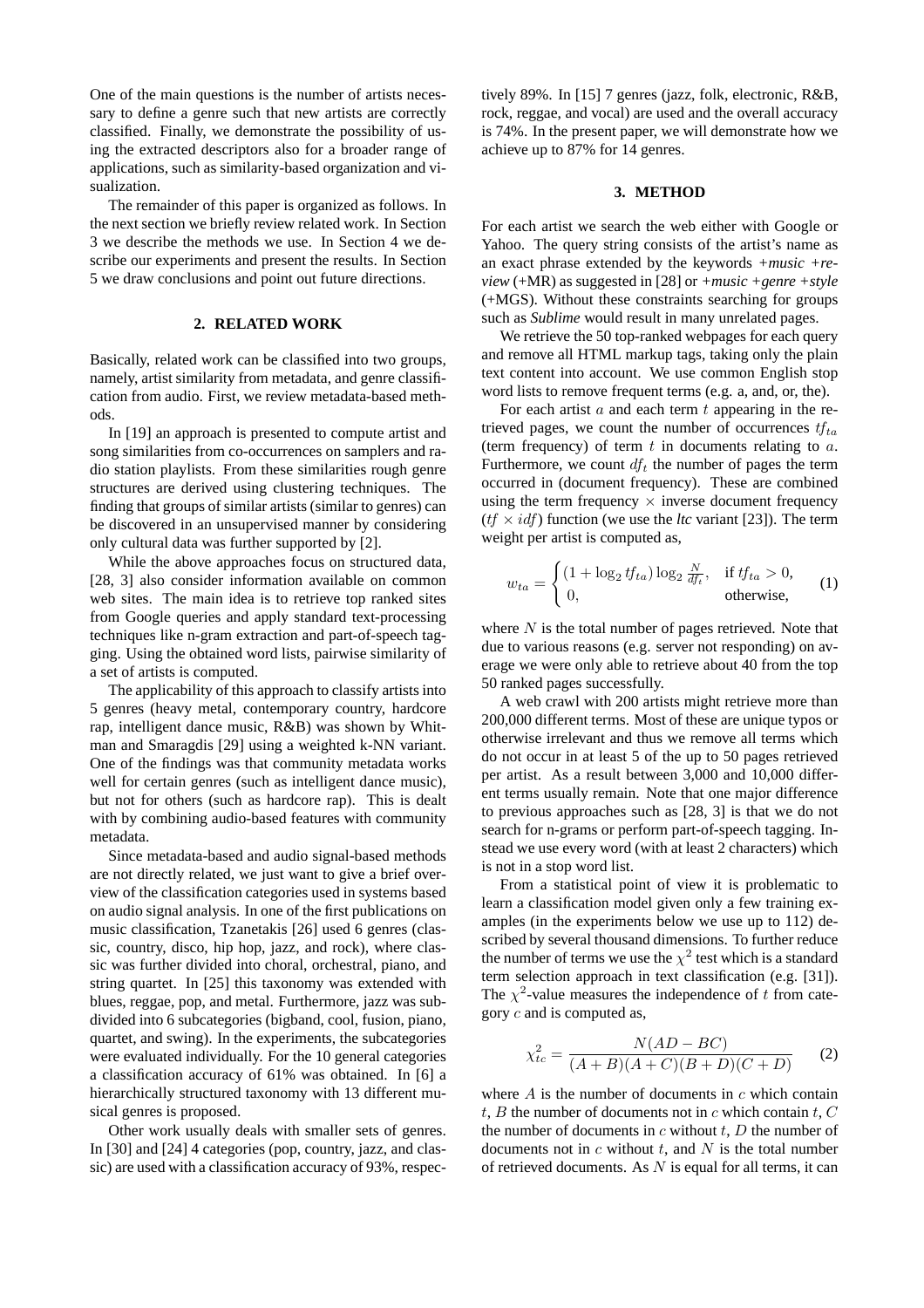be ignored. The terms with highest  $\chi^2_{tc}$  values are selected because they are least independent from c.

Note that the *idf* part of  $tf \times idf$  can be replaced with the  $\chi^2_{tc}$ -value in text classification as suggested in [8]. However, in our experiments this did not improve the results.

Given  $\chi^2_{tc}$ -values for every term in each category there are different approaches to select one global set of terms to describe all documents. A straightforward approach is to select all terms which have the highest sum or maximum value over all categories, thus using either terms which perform well in all categories, or using those which perform well for one category.

For our experiments we select the  $n$  highest for each category and join them into a global list. We got best results using the top 100 terms for each category, which gives us a global term list of up to  $14 \times 100$  terms (if there is no overlap in top terms from different categories). Table 2 gives a typical list of the top 100 terms in the genre heavy metal/hard rock. Note that we do not remove words which are part of the queries.

We use the notation  $C_n$  to describe the strategy of selecting *n* terms per category. In case of  $C_{\infty}$  we do not remove any terms based on the  $\chi^2_{tc}$ -values and thus do not require prior knowledge of which artist is assigned to which category. (This is of particular interest when using the same representation for similarity measures.)

After term selection each artist is described by a vector of term weights. The weights are normalized such that the length of the vector equals 1 (Cosine normalization). This removes the influence that the length of the retrieved webpages would otherwise have. (Longer documents tend to repeat the same words again and again which results in higher term frequencies.)

To classify the artists we primarily use support vector machines [27]. SVMs are based on computational learning theory and solve high-dimensional problems extremely efficiently. SVMs are a particularly good choice for text categorization (e.g. [12]). In our experiments we used a linear kernel as implemented in LIBSVM (version 2.33) with the Matlab OSU Toolbox.  $1,2$ 

In addition to SVMs we use k-nearest neighbors (k-NN) for classification to evaluate the performance of the extracted features in similarity based applications.

To visualize the artist data space we use self-organizing maps [14] which belong to the larger group of unsupervised clustering techniques. The SOM maps high-dimensional vectors onto a 2-dimensional map such that similar vectors are located close to each other.

While the SOM requires a similarity measure it does not require any training data where artists are assigned to genres. Thus, we can use the algorithm to find the inherent structure in the data and in particular to automatically organize and visualize music collections (e.g. [22, 21]). For our experiments we used the Matlab SOM Toolbox.<sup>3</sup>



**Figure 1**. Distance matrix for the 25 artists. On the left is the matrix published in [29], the other two matrices we obtained using  $tf \times idf$  (with  $C_{\infty}$ ). Black corresponds to high similarity, white to high dissimilarity. The diagonals of the matrices are set to the largest distance to improve the contrast. Note that the overall differences in brightness are due to the two extreme outlier values in contemporary country (thus the grayscale in the right matrix needs to cover a larger range). However, for k-NN classification not the absolute values but merely the rank is decisive.

|                          | 1-NN | 3-NN | 5-NN | 7-NN |
|--------------------------|------|------|------|------|
| Whitman & Smaragdis      | 68   |      |      |      |
| Google Music Genre Style | 96   |      | 96   |      |
| Google Music Review      | 80   |      | 84   |      |

**Table 1**. Results for k-nearest neighbor classification for 25 artists assigned to 5 genres. The values are the percentage of correctly classified artists computed using leaveone-out cross validation.

#### **4. EXPERIMENTS**

We ran three experiments. First, a very small one with 25 artists for which genre classification results have been published by Whitman and Smaragdis [29]. Second, an experiment over time where the same queries were sent to search engines every second day over a period of almost 4 months to measure the variance in the results. Third, a larger one with 224 artists from 14 partly overlapping genres which are more likely to reflect a real world problem.

#### **4.1. Whitman & Smaragdis Data**

Although the focus in [29] was not on genre classification Whitman and Smaragdis published results which we can compare to ours. They used 5 genres to which they assigned 5 artists each. The distance matrix they published is shown graphically in Figure 1. Using the distance matrix we apply k-NN to compare our  $tf \times idf$  approach to describe artist similarity. The classification accuracies are listed in Table 1.

As pointed out in [29], and as can be seen from the distance matrix, the similarities work well for the genres contemporary country and intelligent dance music (IDM). However, for hardcore rap, heavy metal, and R&B the results are not satisfactory. Whitman and Smaragdis presented an approach to improve these by using audio similarity measures.

As can be seen in Table 1 our results are generally better. In particular, when using the constraint +MGS in the Google queries we only get one or two wrong classifications. *Lauryn Hill* is always misclassified as hardcore rap

<sup>1</sup> http://www.ece.osu.edu/˜maj/osu svm

<sup>2</sup> http://www.csie.ntu.edu.tw/˜cjlin/libsvm

<sup>3</sup> http://www.cis.hut.fi/projects/somtoolbox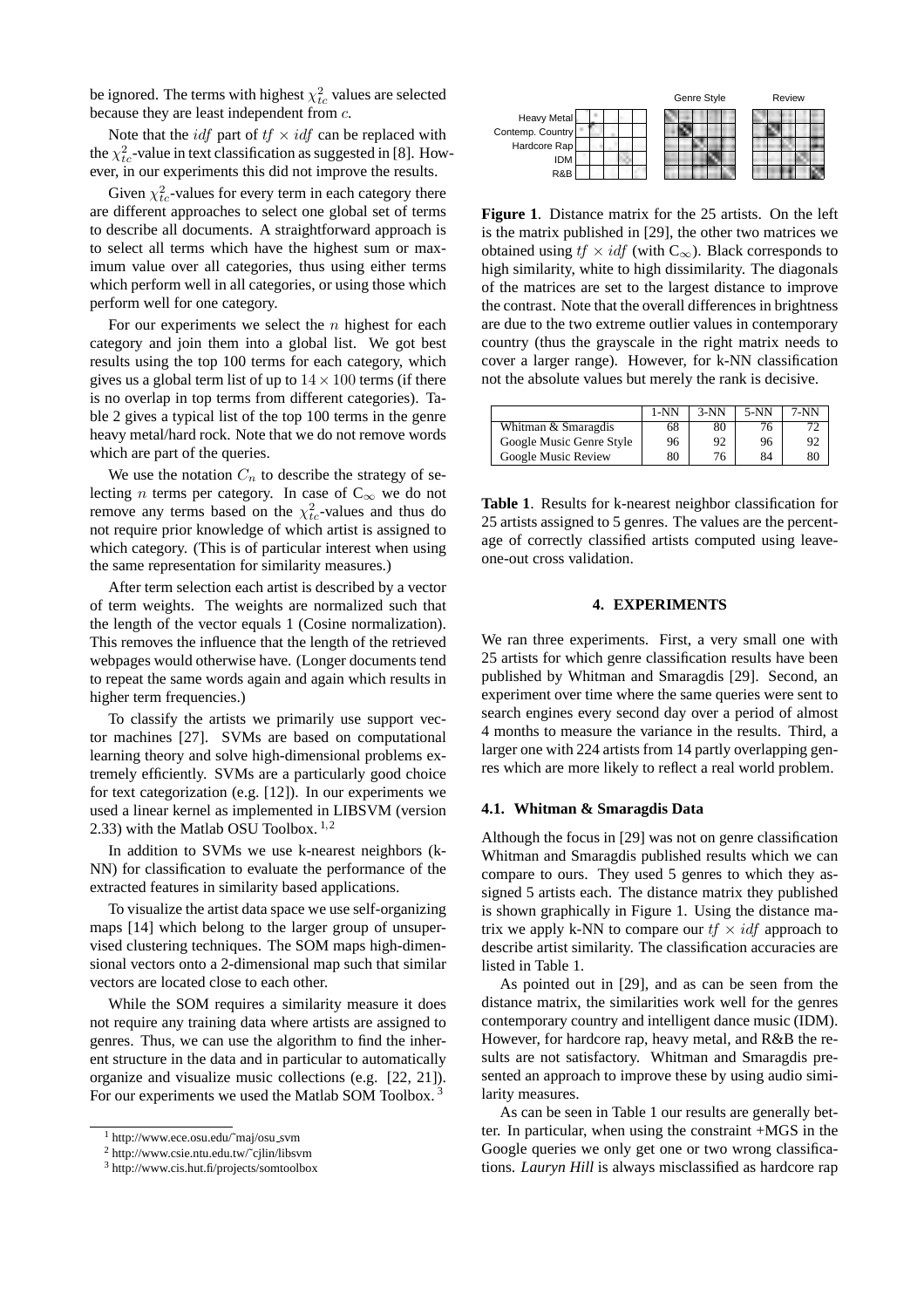| Sub<br>56       |          |          | <b>RW</b><br>56 |          | SO<br>54        |            | <b>YND</b><br>56 |
|-----------------|----------|----------|-----------------|----------|-----------------|------------|------------------|
|                 |          |          |                 |          | SO <sub>2</sub> |            |                  |
| Moz<br>56       |          |          |                 |          |                 |            | AK<br>21         |
|                 |          |          | <b>MJ</b><br>56 |          |                 |            | AK<br>35         |
|                 |          |          |                 |          |                 |            |                  |
| <b>MM</b><br>56 | Em<br>24 | Em<br>32 |                 | DP<br>56 |                 | Pulp<br>56 | Stro<br>56       |

**Figure 2**. SOM trained on data retrieved over a period of about 4 months. The full artist names are listed in Figure 3. The number below the artists abbreviation is the number of results from different days mapped to the same unit.

instead of R&B. Furthermore, *Outkast* tends to be misclassified as IDM or R&B instead of hardcore rap. Both errors are forgivable to some extent.

When using  $+MR$  as constraint in the Google queries the results do not improve consistently but are on average 6 percentage points better than those computed from the Whitman and Smaragdis similarity matrix. The distance matrix shows that there is a confusion between hardcore rap and R&B.

The big deviations between the constraint +MGS and +MR are also partly time dependent. We study the variations over time in the next section.

## **4.2. Experiment measuring Time Dependency**

It is well known that contents on the Internet are not persistent (e.g. [13, 16]) and the top ranked pages of search engines are updated frequently. To measure how this influences the  $tf \times idf$  representations we sent repeated queries to Google over a period of almost 4 months every other day (56 times) starting on December 18th, 2003.

We analyzed 12 artists from different genres (for a list see Figure 3). For each artist we used the constraints +MR or +MGS. We retrieved the 50 top ranked pages and computed the  $tf \times idf$  vectors (without  $\chi^2$  term selection).

We studied the variance by training a SOM on all vectors. The resulting SOM (using the +MGS constraint) is shown in Figure 2. For example, all 56  $tf \times idf$  vectors for *Sublime* are mapped to the upper left corner of the map. The vectors for *Eminem* and *Marshall Mathers* are located next to each other. Note that there is no overlap between artists (i.e. every unit represents at most one artist). This indicates that the overall structure in the data is not drastically effected.

In addition we measured the variation over time by computing the following. Given 56 vectors  $\{v_{ad}\}\$ for an artist  $a$  where  $d$  denotes the day the pages were retrieved we compute the artist's mean vector  $\overline{\mathbf{v}}_a$ . For each artist we measure the daily distance from this mean as  $d_{ad}$  = ||**v**<sup>a</sup> −**v**ad||. The results for +MGS and +MR are shown in Figure 3. We normalize the distances so that the mean distance between *Eminem* and *Marshall Mathers* (Eminem's real name) equals 1.

The results show that in general the deviations from the mean are significantly smaller than 1 for all artists. However, there are some exceptions. For example, for the +MGS constraint some of the queries for *Michael Jackson* are quite different from the mean. We assume that the recent court case and its attention in the media might be one of the reasons for this.

We obtained the best results with the smallest variance for the African artist *Youssou N'Dour* who is best known for his hit Seven Seconds (released 1994). The hypothesis that this might be because N'Dour has not done anything which would have attracted much attention from December 2003 to April 2004 does not hold as this would also apply, for example, to the alternative ska-punk band *Sublime* who have significantly more variance but disbanded in 1996 after their lead singer died.

Another observation is that the variances are quite different for the 2 constraints. For example, *Pulp* has a very low variance for +MR (median deviation is about 0.45) and a high one for +MGS (median deviation is above 0.6). However, looking at all 12 artists both constraints have a similar overall variance.

We can conclude that there are significant variations in the retrieved pages. However, as we can see from the SOM visualizations, these variations are so small that they do not lead to overlaps between the different artists. Thus, we can expect that the classification results are not greatly influenced. Further research is needed to study the impact on larger sets of artists.

## **4.3. Experiment with 224 Artists**

To evaluate our approach on a larger dataset we use 14 genres (country, folk, rock'n'roll, heavy metal/hard rock, alternative rock/indie, punk, pop, jazz, blues, R&B/soul, rap/hiphop, electronic, reggae, and classical). To each genre we assigned 16 artists. The complete list of 224 artists is available online. <sup>4</sup>

For each artist we compute the  $tf \times idf$  representation as described in Section 3. Table 2 lists the top 100 words for heavy metal/hard rock selected using the  $\chi^2$  test. Note that neither of the constraint words (review and music) are in the list.

The top 4 words are all (part of) artist names which were queried. However, many artists which are not part of the queries are also in the list, such as Phil Anselmo (Pantera), Hetfield, Hammett, Trujillo (Metallica), and Ozzy Osbourne.

Furthermore, related groups such as Slayer, Megadeth, Iron Maiden, and Judas Priest are found as well as album names (Hysteria, Pyromania, ...) and song names (Paranoid, Unforgiven, Snowblind, St. Anger, ...) and other descriptive words such as evil, loud, hard, aggression and heavy metal.

The main classification results are listed in Table 3. The classification accuracies are estimated via 50 hold out experiments. For each run from the 16 artists per genre ei-

<sup>4</sup> http://www.oefai.at/˜elias/ismir04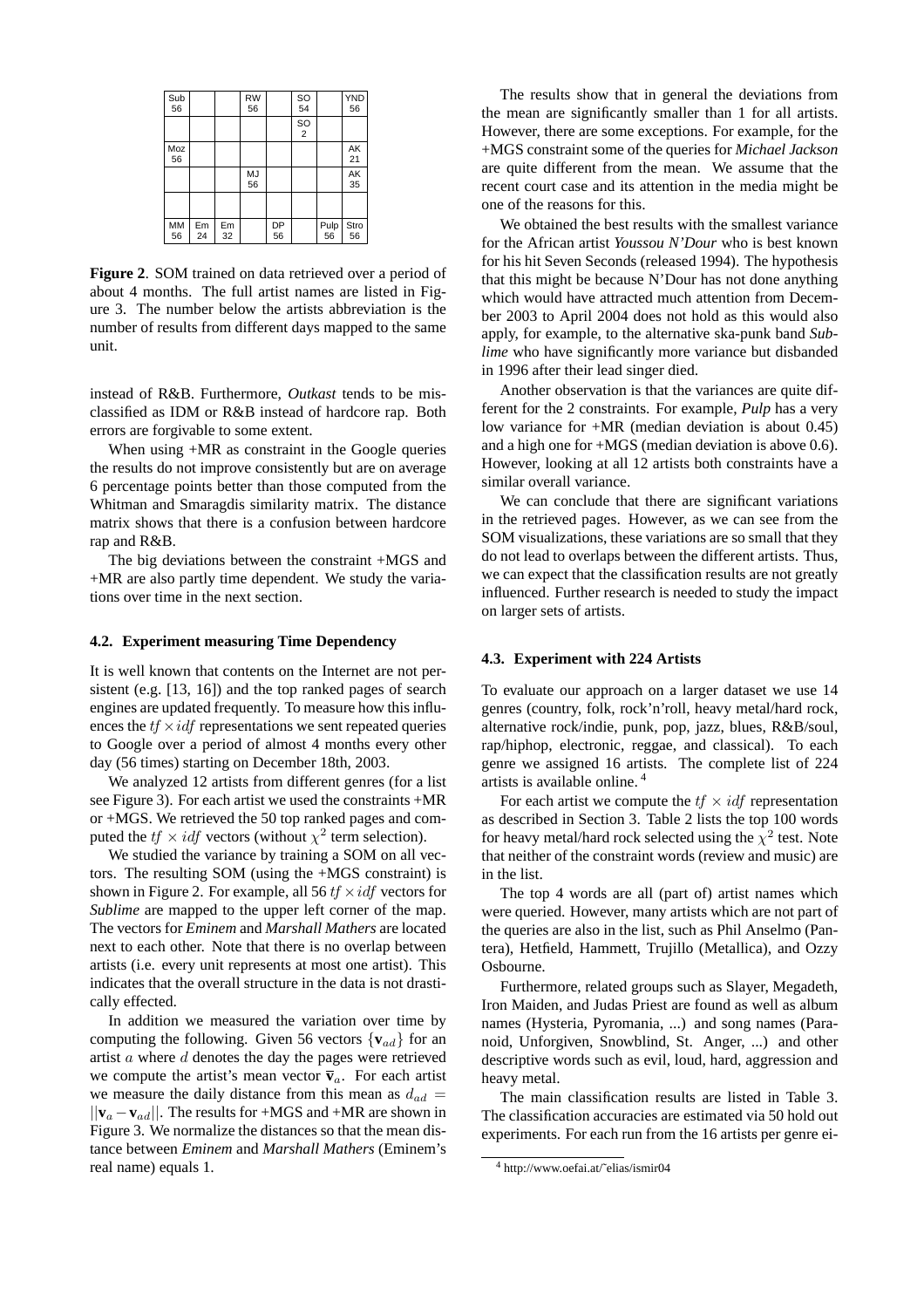

**Figure 3**. Boxplots showing the variance of the data over time. The x-axis is the relative distance between the mean per artist over time and each day, normalized by the average distance between the vectors of *Eminem* and *Marshall Mathers*. The boxes have lines at the lower quartile, median, and upper quartile values. The whiskers are lines extending from each end of the box to show the extent of the rest of the data (the maximum length is 1.5 of the inter-quartile range). Outliers are data with values beyond the ends of the whiskers.

| 100 | *sabbath   | 26 | heavy        | 17 | riff       | 12  | butler     |
|-----|------------|----|--------------|----|------------|-----|------------|
| 97  | *pantera   | 26 | ulrich       | 17 | leaf       | 12  | blackened  |
| 89  | *metallica | 26 | vulgar       | 17 | superjoint | 12  | bringin    |
| 72  | *leppard   | 25 | megadeth     | 17 | maiden     | 12  | purple     |
| 58  | metal      | 25 | pigs         | 17 | armageddon | 12  | foolin     |
| 56  | hetfield   | 24 | halford      | 17 | gillan     | 12. | headless   |
| 55  | hysteria   | 24 | dio          | 17 | ozzfest    | 12  | intensity  |
| 53  | ozzy       | 23 | reinventing  | 17 | leps       | 12  | mob        |
| 52  | iommi      | 23 | lange        | 16 | slayer     | 12  | excitable  |
| 42  | puppets    | 23 | newsted      | 15 | purify     | 12  | ward       |
| 40  | dimebag    | 21 | leppards     | 15 | judas      | 11  | zeppelin   |
| 40  | anselmo    | 21 | adrenalize   | 15 | hell       | 11  | sandman    |
| 40  | pyromania  | 21 | mutt         | 15 | fairies    | 11  | demolition |
| 40  | paranoid   | 20 | kirk         | 15 | bands      | 11  | sanitarium |
| 39  | osbourne   | 20 | riffs        | 15 | iron       | 11  | *black     |
| 37  | *def       | 20 | s&m          | 14 | band       | 11  | appice     |
| 34  | euphoria   | 20 | trendkill    | 14 | reload     | 11  | jovi       |
| 32  | geezer     | 20 | snowblind    | 14 | bassist    | 11  | anger      |
| 29  | vinnie     | 19 | cowboys      | 14 | slang      | 11  | rocked     |
| 28  | collen     | 18 | darrell      | 13 | wizard     | 10  | drummer    |
| 28  | hammett    | 18 | screams      | 13 | vivian     | 10  | bass       |
| 27  | bloody     | 18 | <b>bites</b> | 13 | elektra    | 9   | rocket     |
| 27  | thrash     | 18 | unforgiven   | 13 | shreds     | 9   | evil       |
| 27  | phil       | 18 | lars         | 13 | aggression | 9   | loud       |
| 26  | lep        | 17 | trujillo     | 13 | scar       | 9   | hard       |

**Table 2.** The top 100 terms with highest  $\chi^2_{tc}$ -values for heavy metal/hard rock defined by 4 artists (Black Sabbath, Pantera, Metallica, Def Leppard) using the +MR constraint. Words marked with \* are part of the search queries. The values are normalized so that the highest score equals 100.

ther 2, 4, or 8 are randomly selected to define the concept of the genre. The remaining are used for testing.

The reason why we experiment with defining a genre using only 2 artists is the following application scenario. A user has an MP3 collection structured by directories which reflect genres to some extent. For each directory we extract the artist names from the ID3 tags. Any new MP3s added to the collection should be (semi)automatically assigned to the directory they best fit into based on the artist classification. Thus, we are interested in knowing how well the system can work given only few examples.

Using SVMs and 8 artists to define a genre we get up to 87% accuracy which is quite impressive given a baseline accuracy of only 7%. Generally the results for Google are slightly better than those for Yahoo. For +MGS the results of Yahoo are significantly worse. We assume that the reason is that Yahoo does not strictly enforce the constraints if many search terms are given. In contrast to the findings of the dataset with 25 artists (Section 4.1) we observe that the +MR constraint generally performs better than +MGS.

We would also like to point out that using only 2 artists to define a genre we get surprisingly good results of up to 71% accuracy using SVMs with  $C_{100}$ . Performance is only slightly worse when using the top 200 words per genre (C<sub>200</sub>) or even when not using the  $\chi^2$  test to select terms  $(C_{\infty})$ .

The confusion matrix for an experiment with Google  $+MR$  (SVM, t4, C<sub>100</sub>) is shown in Figure 4. Classical music is not confused with the other genres. In contrast to the results published in [29] hip hop/rap is also very well distinguished. Some of the main errors are that folk is wrongly classified as rock'n'roll, and punk is confused with alternative and heavy metal/hard rock (all directions). Both errors "make sense". On the other hand, any confusion between country and electronic (even if only marginal) needs further investigation.

In addition to the results using SVMs we also investigated the performance using k-NN (without  $\chi^2$  cut-off) to estimate how well our approach is suited as a similarity measure. Similarity measures have a very broad application range. For example, we would like to apply a webbased similarity measure to our islands of music approach were we combine different views of music for interactive browsing [21]. Accuracies of up to 77% are very encouraging. However, one remaining issue is the limitation to the artist level, while we would prefer a more fine-grained similarity measure at the song level.

To further test the applicability as a similarity measure, we trained a SOM on all artists (Figure 5). We did not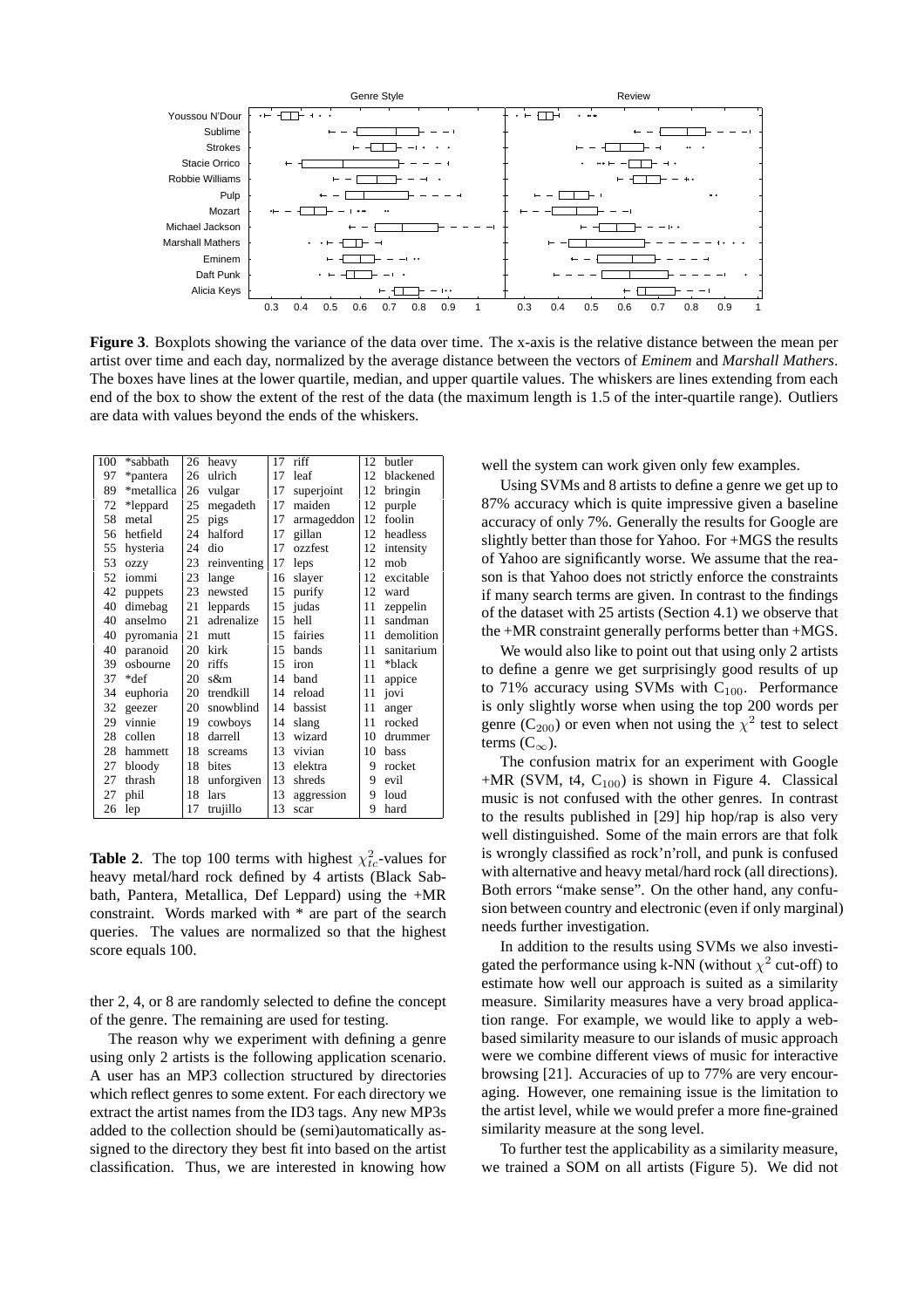|                     | Google                |              |                 |                        |              | Yahoo        |                                      |              |              |              |              |          |                             |
|---------------------|-----------------------|--------------|-----------------|------------------------|--------------|--------------|--------------------------------------|--------------|--------------|--------------|--------------|----------|-----------------------------|
|                     | Review<br>Genre Style |              | Genre Style     |                        |              | Review       |                                      |              |              |              |              |          |                             |
|                     | t2                    | t4           | t8              |                        | t4           | t8           |                                      | t4           | t8           |              | t4           | t8       | Mean                        |
| SVMC <sub>100</sub> | $70+3.7$              | $80+2.9$     | $86 + 2.3$      | $71 \pm 4.3$           | $81 \pm 3.1$ | $87 + 3.0$   | $61 \pm 4.3$                         | $72 + 3.1$   | $79 + 2.9$   | $65+4.9$     | $78 \pm 2.9$ |          | $87+2.6$   $76+3.3$         |
| SVM $C_{200}$       | $67\pm3.8$            | $78 \pm 3.0$ | $85 \pm 2.7$    | $68+4.3$               | $79 + 3.3$   | $86 \pm 2.6$ | $56+4.4$                             | $69 + 3.3$   | $78 \pm 3.0$ | $62+4.5$     | $75 \pm 3.2$ |          | $85 \pm 3.2$   $74 \pm 3.4$ |
| SVM $C_{\infty}$    | $67\pm3.8$            | $77\pm3.1$   | $84 \pm 3.0$    | $69+4.7$               | $79 \pm 3.5$ | $84 \pm 2.7$ | $156 \pm 4.8$                        | $67 + 3.7$   | $74 \pm 3.1$ | $65+4.9$     | $76 \pm 2.1$ |          | $85 \pm 3.1$   $73 \pm 3.5$ |
| 3-NN $C_{\infty}$   | $54 \pm 6.9$          | $66+4.6$     | $73 \pm 3.8$ II | $56 \pm 4.6$           | $68 + 4.3$   | $74 \pm 3.3$ | $139 \pm 6.1$                        | $51 \pm 5.6$ | $58 \pm 3.9$ | $51 \pm 6.9$ | $62+4.7$     |          | $71\pm3.7$   $60\pm4.9$     |
| 7-NN $C_{\infty}$   | $39 + 7.7$            | $67 + 3.7$   | $75 \pm 3.0$ II | $43 + 8.2$             | $68 + 4.5$   |              | $77\pm3.7$   $31\pm9.0$   $51\pm5.5$ |              | $62+3.7$     | $40\pm8.5$   | $63 \pm 5.2$ |          | $73 \pm 3.7$   $57 \pm 5.5$ |
| Mean                | $59 + 5.2$            | $74 + 3.5$   |                 | $81\pm3.0$ 61 $\pm5.2$ | $75 + 3.7$   | $81 \pm 3.0$ | $149 \pm 5.7$                        | $62+4.2$     | $70\pm3.3$   | $57 + 5.9$   | $71 \pm 3.6$ | $80+3.3$ |                             |
| Mean                |                       | $71 + 3.9$   |                 |                        | $73 + 4.0$   |              |                                      | $60+4.4$     |              |              | $69+4.3$     |          |                             |

**Table 3**. Classification results on the 224 artist dataset. The first value in each cell is the mean accuracy from 50 hold out experiments. The second value is the standard deviation. Values are given in percent. The number of artists (size of the training set) used to define a genre is labeled with t2, t4, t8.



**Figure 4.** Confusion matrix of classification results using a SVM with Google +MR C<sub>100</sub> data using 4 artists per category for training. Values are given in percent. The lower value in each box is the standard deviation computed from 50 hold out experiments.

use the  $\chi^2$  cut-off as this would require knowledge of the genre of each artist which we do not assume to be given in the islands of music scenario. The SOM confirms some of the results from the confusion matrix. Classic (upper right) is clearly separated from all others. Jazz and reggae are also very well distinguished. Heavy metal, punk, and alternative overlap very strongly (lower left). Folk is very spread out and overlaps with many genres. An interesting characteristic of the SOM is the overall order. Notice that blues and jazz are located closer to classical music while electronic is close to alternative. Furthermore, the SOM offers an explanation of the confusion between electronic and folk. In particular, 2 artists from electronic and from folk together with artists from many other genres are mapped to the same unit (in the 2nd row, 1st column). The main reason for this is that some of the artists we assigned to each genre are very "mainstream" and thus their

 $tf \times idf$  representations are more similar to other mainstream artists than to typical members of their genre that are not so popular.

## **5. CONCLUSIONS**

In this paper we have presented an approach to classifying artists into genres using web-based data. We conducted 3 experiments from which we gained the following insights. First, we showed that our approach outperformed a previously published approach [29]. Second, we demonstrated that the daily fluctuations in the Internet do not significantly interfere with the classification. Third, on a set of 224 artists from 14 genres we showed that classification accuracies of 87% are possible. We conclude that in our experiments Google outperformed Yahoo. Furthermore,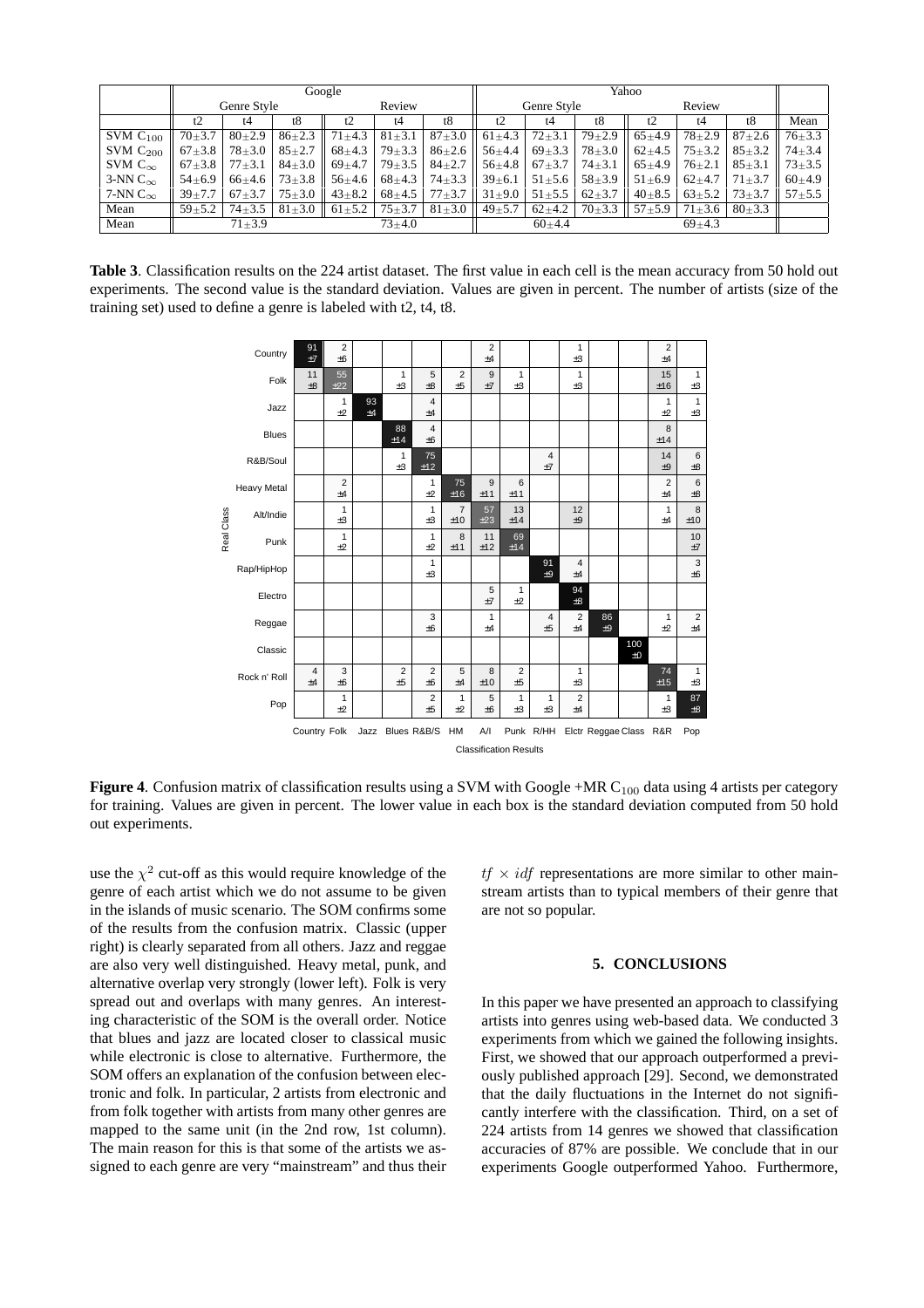| REGGAE (14)                                                                                        | country (1)<br>rnbsoul (1)                | COUNTRY (14)<br>folk $(2)$<br>rocknroll (1) | ROCKNROLL (8)<br>folk $(2)$<br>blues (1)<br>rnbsoul (1) | <b>BLUES (14)</b><br>folk $(1)$<br>rnbsoul (1)<br>rocknroll (1) | CLASSIC (16)                                                                                          |
|----------------------------------------------------------------------------------------------------|-------------------------------------------|---------------------------------------------|---------------------------------------------------------|-----------------------------------------------------------------|-------------------------------------------------------------------------------------------------------|
| altindie (3)<br>rocknroll (3)<br>folk $(2)$<br>punk $(2)$<br>electro (2)<br>country (1)<br>pop (1) | FOLK(5)                                   | rnbsoul (4)<br>folk $(2)$                   | rnbsoul (3)<br>jazz(1)<br>pop (1)                       | blues (1)                                                       | rocknroll (1)                                                                                         |
| altindie (5)<br>punk $(4)$<br>rocknroll (2)                                                        | altindie (1)<br>electro (1)<br>pop (1)    | <b>POP (5)</b>                              | RNBSOUL (5)<br>pop $(2)$                                |                                                                 | JAZZ (15)                                                                                             |
| <b>HEAVY (15)</b><br><b>PUNK (9)</b><br>ALTINDIE (6)                                               | electro (2)<br>altindie (1)<br>punk $(1)$ | ELECTRO (10)<br>pop (1)                     | RAPHIPHOP (13)<br>pop (1)                               | raphiphop (2)<br>reggae (1)<br>pop (1)                          | pop $(3)$<br>folk $(2)$<br>rnbsoul (1)<br>heavy $(1)$<br>raphiphop (1)<br>electro (1)<br>reggae $(1)$ |

**Figure 5**. SOM trained on 224 artists. The number of artists from the respective genre mapped to the unit is given in parentheses. Upper case genre names emphasize units which represent many artists from one genre.

we achieved best results using the constraint *+music +review* in the search engine queries. A particularly interesting insight we obtained was that defining a genre with only 2 artists results in accuracies of up to 71%. Finally, we demonstrated that the features we extract are also well suited for direct use in similarity measures.

Nevertheless, with the web-based data we face several limitations. One of the main problems is that our approach heavily relies on the underlying search engines and the assumption that the suggested webpages are highly related to the artist. Although some approaches to estimating the "quality" of a webpage have been published (e.g. [3]), it is very difficult to identify off-topic websites without detailed domain knowledge. For example, to retrieve pages for the band *Slayer*, we queried Google with *"slayer" +music +genre +style* and witnessed unexpectedly high occurrences of the terms *vampire* and *buffy*. In this case a human might have added the constraint −*buffy* to the query to avoid retrieving sites dealing with the soundtrack of the tv-series "Buffy The Vampire Slayer". Similarly, as already pointed out in [28], bands with common word names like *War* or *Texas* are more susceptible to confusion with unrelated pages.

Furthermore, as artists or band names occur on all pages, they have a strong impact on the lists of important words (e.g. see Table 2). This might cause trouble with band names such as *Daft Punk*, where the second half of the name indicates a totally different genre. In addition, also artists with common names can lead to misclassification. For example, if the genre pop is defined through *Michael Jackson* and *Janet Jackson*, any page including the term *jackson* (such as those from country artist *Alan Jackson*) will be more likely to be classified as pop. A variation of the same problem is, e.g, rap artist *Nelly*, whose name is a substring of ethno-pop artist *Nelly Furtado*. One approach

to overcome these problems would be to use noun phrases (as already suggested in [28]) or to treat artist names not as words but as special identifiers. We plan to address these issues in future work using n-grams and other more sophisticated content filtering techniques as suggested in [3].

Further, we plan to investigate classification into hierarchically structured genre taxonomies similar to those presented in [6]. Other plans for future work include using the information from the Google ranks (the first page should be more relevant than the 50th), experimenting with additional query constraints, and combining the web-based similarity measure with our islands of music approach to explore different views of music collections [21].

## **6. ACKNOWLEDGEMENTS**

This research was supported by the EU project SIMAC (FP6-507142) and by the Austrian FWF START project Y99-INF. The Austrian Research Institute for Artificial Intelligence is supported by the Austrian Federal Ministry for Education, Science, and Culture and by the Austrian Federal Ministry for Transport, Innovation, and Technology.

## **7. REFERENCES**

- [1] J.-J. Aucouturier and F. Pachet, "Music similarity measures: What's the use?," in *Proc. of the International Conf. on Music Information Retrieval*, 2002.
- [2] J.-J. Aucouturier and F. Pachet, "Musical genre: A survey," *Journal of New Music Research*, vol. 32, no. 1, 2003.